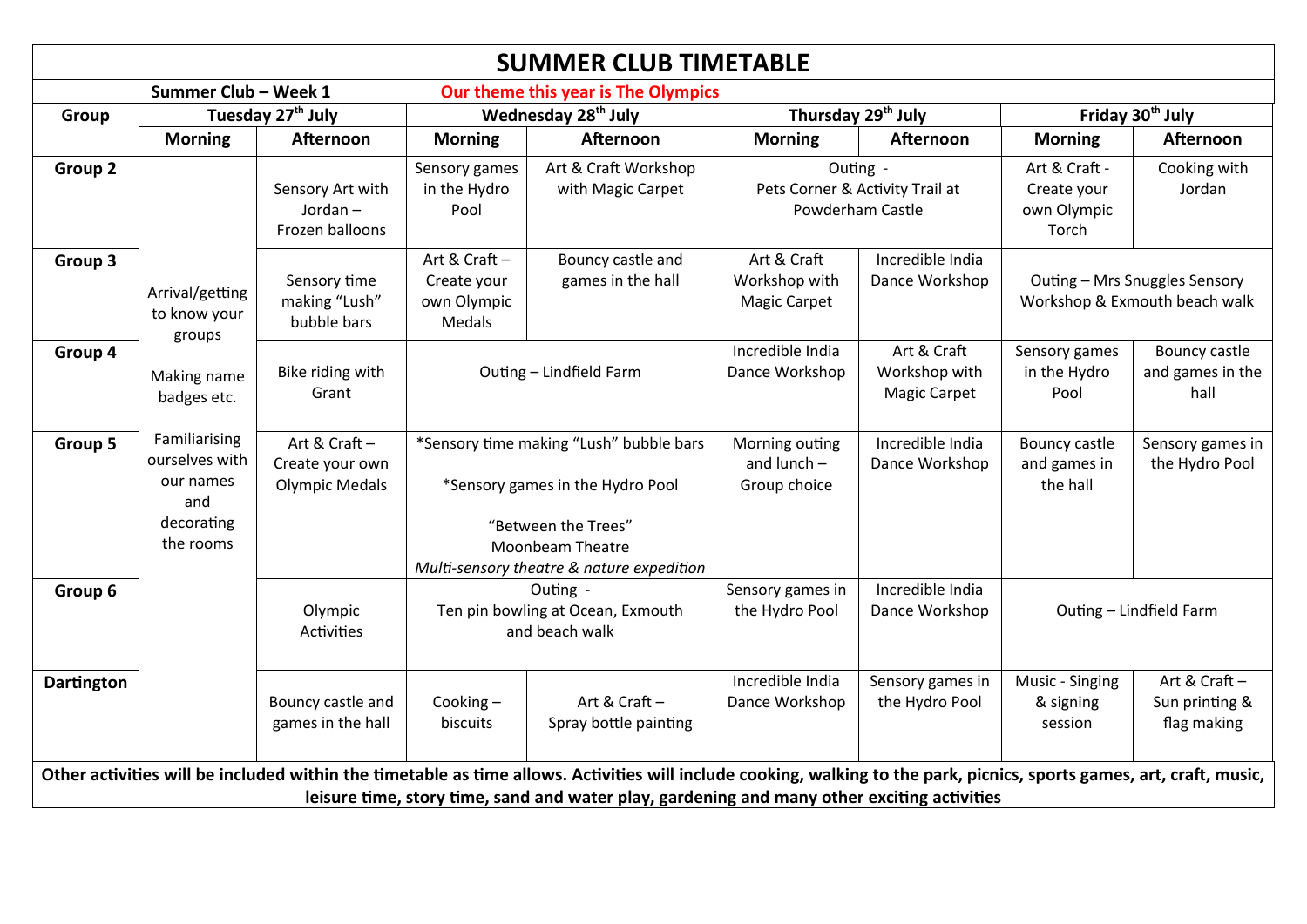|         | Summer Club - Week 2<br>Our theme this year is The Olympics                                    |                                                           |                                                                                                  |                                                     |                                                                                                                                |                                                                                                |                                                                                                     |                                                      |  |
|---------|------------------------------------------------------------------------------------------------|-----------------------------------------------------------|--------------------------------------------------------------------------------------------------|-----------------------------------------------------|--------------------------------------------------------------------------------------------------------------------------------|------------------------------------------------------------------------------------------------|-----------------------------------------------------------------------------------------------------|------------------------------------------------------|--|
| Group   | Monday 2 <sup>nd</sup> August                                                                  |                                                           | Tuesday 3rd August                                                                               |                                                     | Wednesday 4 <sup>th</sup> August<br><b>Buses available today for trip to King</b><br><b>George V Park &amp; Playing Fields</b> | Thursday 5 <sup>th</sup> August                                                                |                                                                                                     |                                                      |  |
|         | <b>Morning</b>                                                                                 | Afternoon                                                 | <b>Morning</b>                                                                                   | Afternoon                                           | <b>Morning</b>                                                                                                                 | Afternoon                                                                                      | <b>Morning</b>                                                                                      | <b>Afternoon</b>                                     |  |
| Group 2 | Outing $-$<br>Pets Corner & Activity Trail at Powderham<br>Castle                              |                                                           | Sensory games in the<br>Hydro Pool                                                               | <b>Bouncy</b><br>castle and<br>games in<br>the hall | "Between the Trees"<br>Moonbeam Theatre<br>Multi-sensory theatre<br>& nature expedition                                        | <b>Animal Encounters</b><br>with Chris Johnson                                                 | Sensory<br>Story -<br>Adventure<br><b>Babies</b>                                                    | Sensory<br>games in the<br>Hydro pool                |  |
| Group 3 | Cooking with Grant-<br>Olympic ring cookies                                                    | Sensory games in the<br>Hydro Pool                        | Outing $-$<br>Pets Corner & Activity Trail at<br>Powderham Castle                                |                                                     | Splash Zone                                                                                                                    | "Between the Trees"<br><b>Moonbeam Theatre</b><br>Multi-sensory theatre &<br>nature expedition | Sensory<br>Story -<br>Adventure<br><b>Babies</b>                                                    | Olympic<br>activities                                |  |
| Group 4 | "Between the Trees"<br><b>Moonbeam Theatre</b><br>Multi-sensory theatre<br>& nature expedition | Art & Craft -<br>Create your own<br><b>Olympic Medals</b> | Outing - Rural Skills & Horticultural<br>experience in the Walled Gardens at<br>Powderham Castle |                                                     | Olympic<br>Activities                                                                                                          | Sensory time making<br>"Lush" bubble bars                                                      | Sensory<br>games in the<br>Hydro Pool                                                               | <b>Sensory Story</b><br>- Adventure<br><b>Babies</b> |  |
| Group 5 | Outing -<br>Crazy Golf at Paradise Island, Plymouth                                            |                                                           | Outing $-$<br>Orange Elephant                                                                    | Olympic<br>Activities                               | Art & Craft Workshop with Magic Carpet<br>Animal Encounters with Chris Johnson<br>Sensory games in the Hydro Pool              |                                                                                                | Outing - Rural Skills &<br>Horticultural experience in<br>the Walled Gardens at<br>Powderham Castle |                                                      |  |
| Group 6 | Art with Jordan -<br><b>Bubble wands</b>                                                       | Cooking-<br>Olympic themed<br>cookies                     | Sensory time making<br>"Lush" bubble bars                                                        | Making<br>popcorn &<br>film club                    | Sensory games in the<br>Hydro Pool                                                                                             | Art & Craft Workshop<br>with Magic Carpet                                                      | Outing - Rural Skills &<br>Horticultural experience in<br>the Walled Gardens at<br>Powderham Castle |                                                      |  |
| D'ton   | Outing $-$<br>Mrs Snuggles Sensory Workshop & Exmouth<br>beach walk                            |                                                           | "Between the Trees"<br><b>Moonbeam Theatre</b><br>Multi-sensory theatre<br>& nature expedition   | Sensory<br>games in<br>the Hydro<br>Pool            | <b>Animal Encounters</b><br><b>Olympic Activities</b><br>with Chris Johnson                                                    |                                                                                                | Art & Craft<br>Workshop<br>with Magic<br>Carpet                                                     | <b>Sensory Story</b><br>- Adventure<br><b>Babies</b> |  |